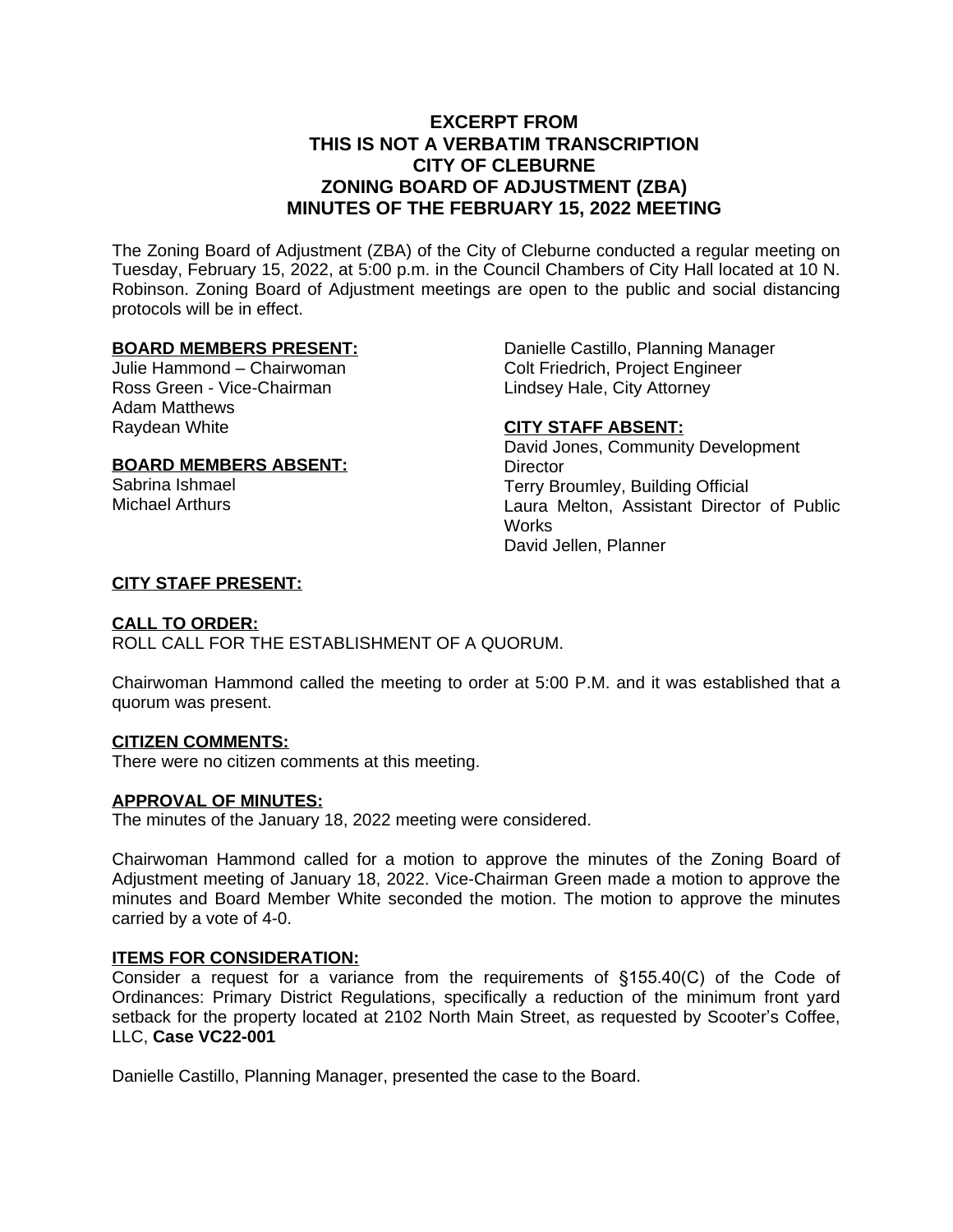Vice-Chairman Green questioned staff regarding the proposed setbacks in the City's zoning ordinance update.

Mrs. Castillo responded that the current 50-foot front-yard setback would be reduced as part of the City's zoning ordinance update.

Chairwoman Hammond questioned staff regarding the proposed front-yard setback.

Mrs. Castillo responded that the proposed front-yard setback would be 25 feet.

Chairwoman Hammond swore in the applicant, Taylor Fichtner. Mr. Fichtner briefed the Board on the request.

Vice-Chairman Green questioned the applicant regarding the building at the rear of the subject property.

Mr. Fichtner responded that the existing building would be demolished.

Chairwoman Hammond opened the public hearing.

Preston Allen, 566 Hoover Road, Burleson, TX, stated his opposition to the request and expressed his concern that the visibility of the existing business adjacent to the subject property would be reduced if the variance request were approved.

Claudia Lopez, 5725 Spring Street, Alvarado, TX, stated her opposition to the request and expressed her concern that the visibility of the existing business adjacent to the subject property would be reduced if the variance request were approved. She stated that the proposed development should be required to comply with the same setback regulations as the existing business.

Chairwoman Hammond closed the public hearing.

Vice-Chairman Green questioned the applicant regarding the signage for the proposed development.

Mr. Fichtner responded that the signage for the proposed development consisted of a 12-foot monument sign.

Vice-Chairman Green questioned the applicant whether there would be access between the proposed development and the existing business.

Mr. Fichtner explained that there would be a mutual access easement between the proposed development and the existing business in order to provide future access across each property.

Board Member White questioned the applicant regarding the semi-truck traffic related to the existing business adjacent to the subject property.

Mr. Fichtner responded that the semi-truck traffic related to the existing business would stay separated from the proposed development.

Chairwoman Hammond re-opened the public hearing.